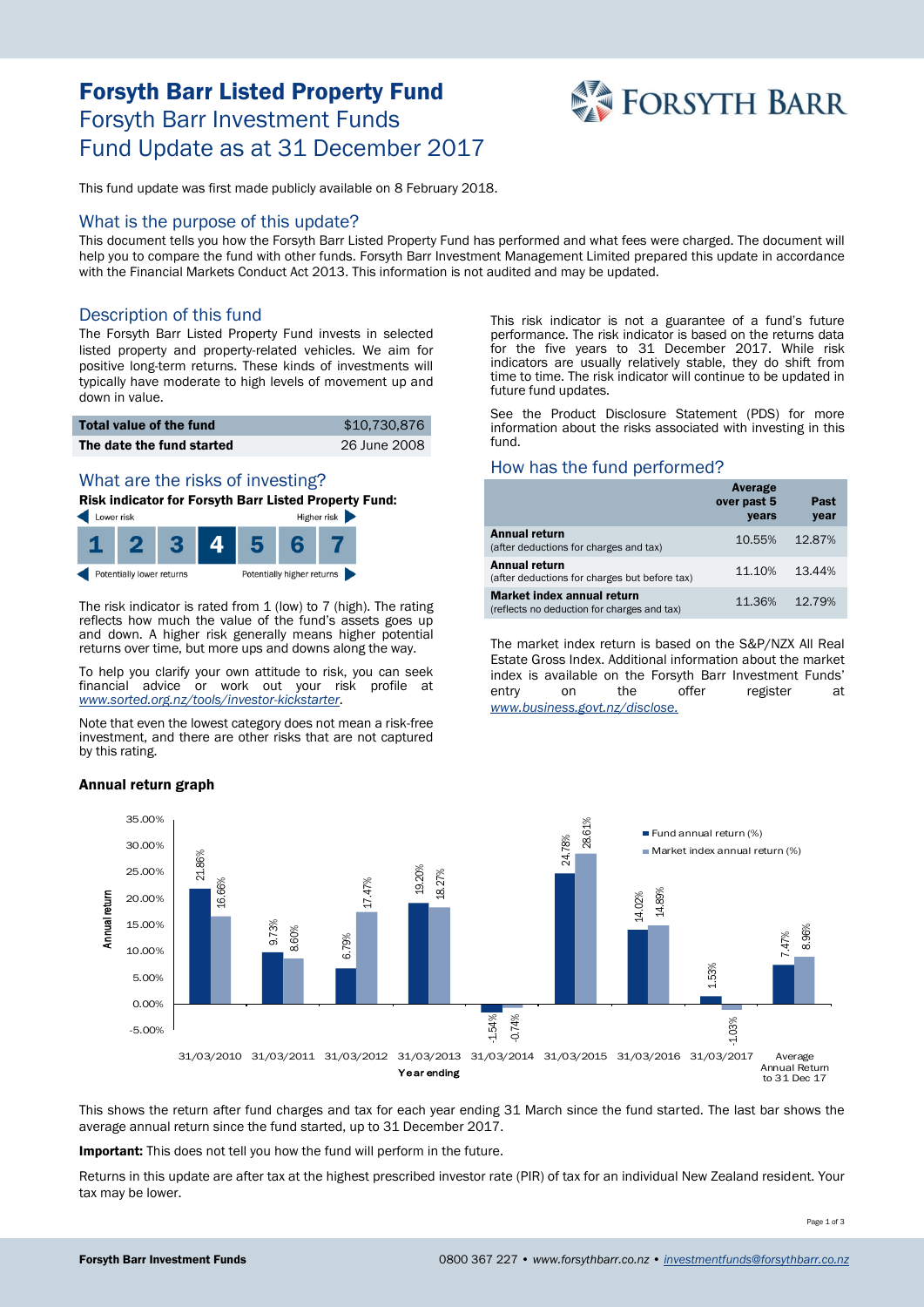## What fees are investors charged?

Investors in the Forsyth Barr Listed Property Fund are charged fund charges. In the year to 31 March 2017 these were:

|                                                          | % of net asset<br>value <sup>1</sup> |
|----------------------------------------------------------|--------------------------------------|
| <b>Total fund charges</b>                                | 1.32%                                |
| Which are made up of:                                    |                                      |
| Total management and administration<br>charges including | 1.32%                                |
| Manager's basic fee                                      | 1.27%                                |
| Other management and<br>administration charges           | 0.05%                                |
| <b>Total performance-based fees</b>                      | 0.00%                                |
|                                                          | Dollar amount per<br>investor        |
| Other charges                                            | SΩ                                   |

Investors may also be charged individual action fees for specific actions or decisions (for example entry fees). See the PDS for more information about those fees.

Small differences in fees and charges can have a big impact on your investment over the long term.

#### Example of how this applies to an investor

Jane had \$10,000 in the fund at the start of the year of the year, Jane received a return after fund charges 13.44% of her initial \$10,000). This gives Jane a total return after tax of \$1,287 for the year.

### What does the fund invest in?

This shows the types of assets that the fund invests in.

#### Actual investment mix



#### Target investment mix

| Cash and cash equivalents    | 5.00%  |
|------------------------------|--------|
| New Zealand fixed interest   | 0.00%  |
| International fixed interest | 0.00%  |
| Australasian equities        | 20.00% |
| International equities       | 5.00%  |
| Listed property              | 70.00% |
| Unlisted property            | 0.00%  |
| Commodities                  | 0.00%  |
| Other                        | 0.00%  |

#### Top 10 investments

|                | <b>Name</b>                             | Percentage of<br>fund net assets | <b>Type</b>               | <b>Country</b> | <b>Credit rating</b><br>(if applicable) |
|----------------|-----------------------------------------|----------------------------------|---------------------------|----------------|-----------------------------------------|
| $\mathbf{1}$   | Precinct Properties New Zealand Limited | 17.57%                           | Listed property           | New Zealand    |                                         |
| 2              | <b>Goodman Property Trust</b>           | 17.29%                           | Listed property           | New Zealand    |                                         |
| 3              | Kiwi Property Group Limited             | 16.67%                           | Listed property           | New Zealand    |                                         |
| $\overline{4}$ | Property For Industry Limited           | 8.91%                            | Listed property           | New Zealand    |                                         |
| 5              | <b>Stride Property Group</b>            | 8.57%                            | Listed property           | New Zealand    |                                         |
| 6              | Vital Healthcare Property Trust         | 8.03%                            | Listed property           | New Zealand    |                                         |
| $\overline{7}$ | Investore Property Limited              | 4.10%                            | Listed property           | New Zealand    |                                         |
| 8              | ANZ Cash Deposit                        | 3.73%                            | Cash and cash equivalents | New Zealand    | $AA-$                                   |
| 9              | <b>Westfield Corporation</b>            | 3.40%                            | Listed property           | Australia      |                                         |
| 10             | Lendlease Group                         | 3.16%                            | Listed property           | Australia      |                                         |

The top 10 investments make up 91.43% of the fund.

We actively manage the fund's foreign currency exposures. As at 31 December 2017, these exposures represented 15.14% of the value of the fund and were unhedged.